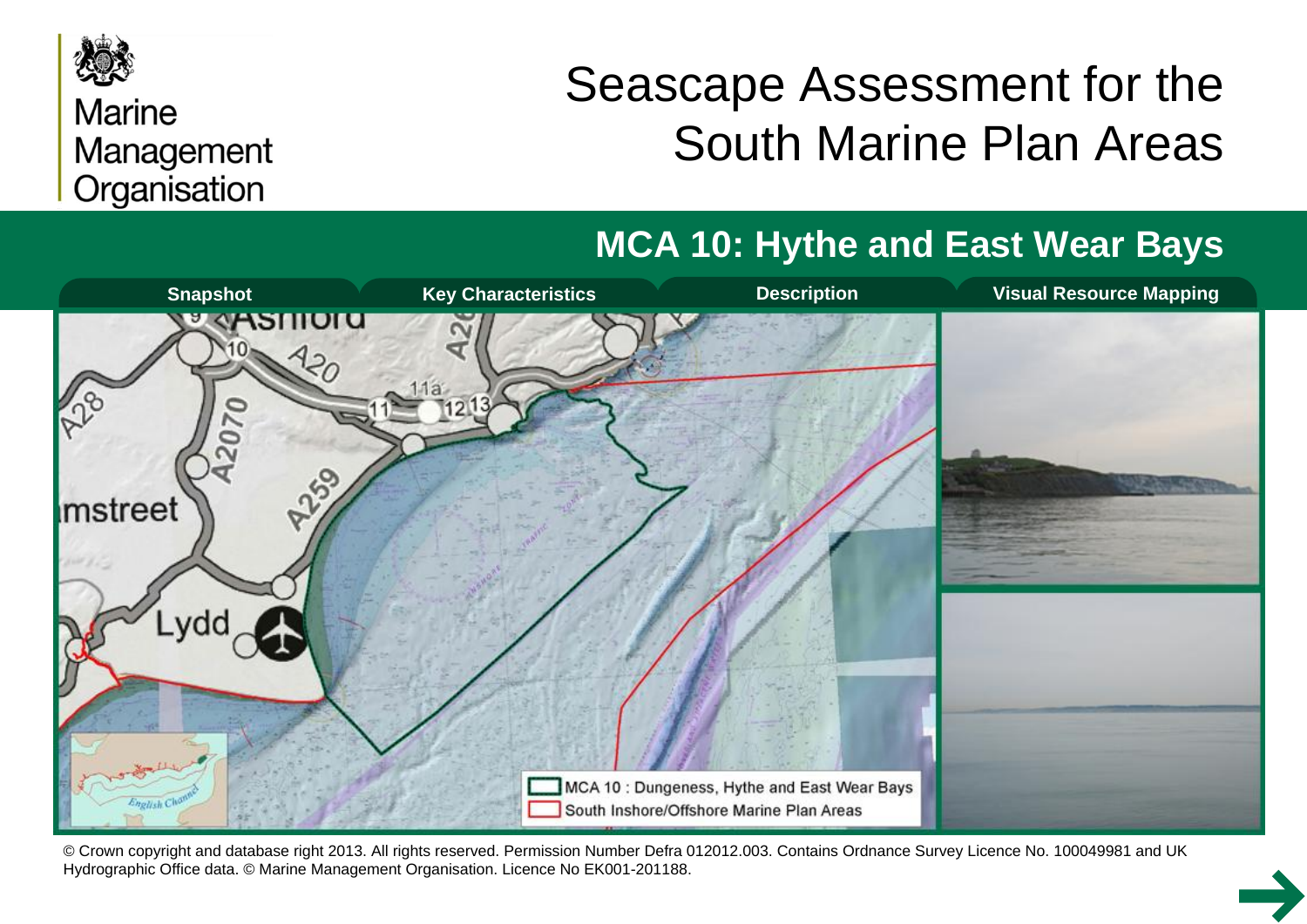<span id="page-1-0"></span>**Snapshot** 

Snapshot **Key [Characteristics](#page-2-0) [Description](#page-3-0) Visual [Resource](#page-8-0) Mapping**

#### **Location and boundaries**

The boundaries of the Marine Character Area (MCA) are defined in the south by the low lying shingle foreland of Dungeness and in the north by the change in geology from the mudstones and clays of this MCA to the chalk bedrock of MCA 11 (outcroping at the coast as the White Cliffs of Dover). The seaward boundary of the MCA is broadly consistent with the boundary of the South Inshore Marine Plan Area, representing the 12 nautical mile territorial limit and bathymetry of approximately 30m, and the transition to the main channel shipping lanes of the Dover Strait. The MCA is covered by Shoreline Management Plan area 11: South Foreland to Beachy Head.

Please note that the MCA boundaries represent broad zones of transition (not immediate breaks in character). Natural, visual, cultural and socio economic relationships between adjacent MCAs play a key role in shaping overall character. Therefore individual MCAs should not be considered in isolation.

#### **Overall character**

The MCA is characterised by a generally low lying coastline with views to the wooded slopes of the Kent Downs Area of Outstanding Natural Beauty (AONB) behind, and the distinctive chalk and clay cliffs east of Folkestone. The relatively urbanised coastal towns of Folkestone and Hythe lie to the north of the MCA whilst the holiday resorts of Dymchurch and St Mary's Bay front the sandy beaches to the south of Hythe Bay. Dungeness is one of the largest expanses of shingle in the world and supports a large number of rare habitats. The clay/ greensand cliffs east of Folkestone Warren are important for their geology and habitats and form part of the Dover - Folkestone Heritage Coast. There is also a rich maritime history represented through the remaining Martello Towers, and the heritage of the historic Cinque Port of Rye. The power station and lighthouse at Dungeness are landmark features, the power station is visible from far out to sea, appearing as a large grey block. There are frequent views to large ships on the shipping channels through the Dover Strait, and there is often an orange haze on the horizon as a result of shipping pollution. There are views across the Channel to France from Folkestone.

#### **Adjacent National Character Areas (NCAs)**

The adjacent coastline includes the following NCAs as defined by Natural England $^1$ :

- · 123: Romney Marshes
- 120: Wealden Greensand
- 119: North Downs

### **Adjacent nationally protected landscapes**

The Kent Downs AONB lies inland of the coast in the northern section of the MCA and meets the coast east of Folkestone at East Wear Bay, also designated part of the Dover-Folkestone Heritage Coast.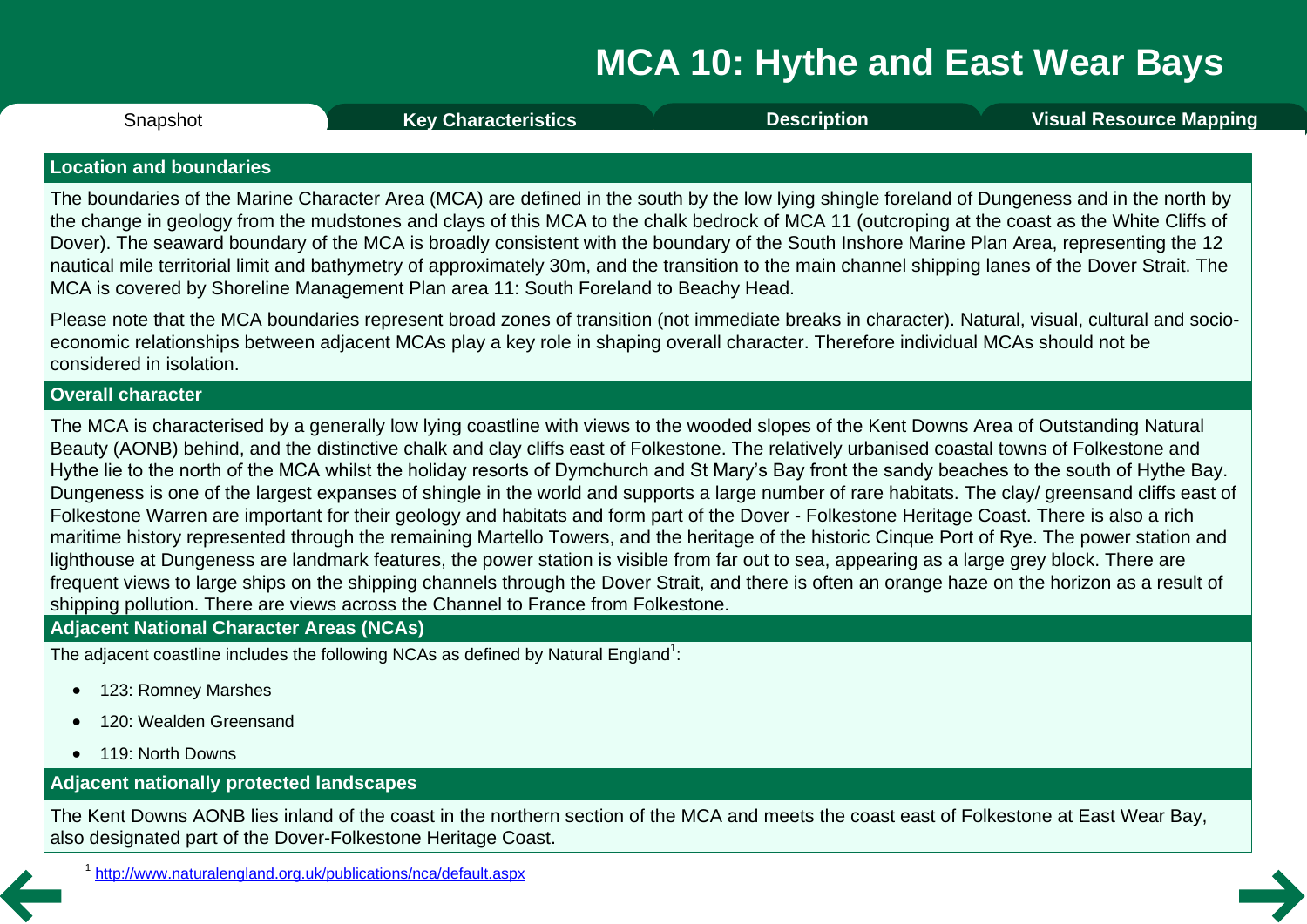<span id="page-2-0"></span>

| <b>Snapshot</b>                                                      | <b>Description</b>                                                    |
|----------------------------------------------------------------------|-----------------------------------------------------------------------|
| <b>Key Characteristics</b>                                           | <b>Visual Resource Mapping</b>                                        |
| Low lying coastline with wide sandy beaches and a number of small    | Military Danger Area extending offshore west of Hythe. Occasionally   |
| coastal towns.                                                       | at night, orange flares can be seen from the firing ranges. This is a |
| Folkestone Warren important for its geological strata showing        | patrolled area and forms a distinctive 'empty' inshore seascape, with |
| exposures of chalk and Gault Clay, and wildlife including rare       | fishing and recreational boats absent.                                |
| invertebrates, birds and vegetated undercliffs.                      | Offshore, orange smog sometimes visible on the horizon, an            |
| Dungeness is internationally important for its biology and coastal   | indicator of pollution from shipping on the Dover Strait. Fog and low |
| geomorphology. The shingle foreland is the largest and most          | haze are common around Folkestone and Dungeness.                      |
| diverse area of shingle beach in Britain, with dunes, salt marsh and | Coastal development at Folkestone and the seaside towns of            |
| protected by a large number of designations.                         | Dymchurch and Hythe visible from the sea. The white sea wall at       |
| Diverse underwater geology including a subtidal reef system          | Hythe stands out in landward views.                                   |
| offshore from Folkestone. Soft mud at Hythe Bay supports a large     | Dungeness Power Station (MCA 9) is a key landmark, visible from       |
| number of species including seapen and burrowing megafauna.          | $\bullet$                                                             |
| Complex tides and currents due to the funnelling effect of the       | far out to sea as the low lying coast disappears from view,           |
| Channel, with tidal surges relatively common.                        | appearing as a large grey block or huge container ship.               |
| Approaching the Channel's shortest crossing point, trade and         | Wooded slopes and skyline of the Kent Downs AONB important in         |
| $\bullet$                                                            | views from the sea from Hythe Bay, providing a rural contrast and     |
| defence dominate the MCA's cultural character, including the         | texture against the low-lying coastline.                              |
| historically important 'Cinque Ports' of Romney and Hythe, granted   | Views to France occasionally afforded from the A20 road and from      |
| Charter rights in 1260 for defending the coastline against attack.   | coastal path at Folkestone, and there is night time visibility of the |
| Napoleonic War Martello Towers spaced along the length of the        | offshore wind farm at Caps.                                           |
| coast from Dymchurch to Folkestone, also forming daymarks when       | Channel Tunnel terminal at Folkestone; the route passing along the    |
| viewed from the sea.                                                 | coastline before travelling beneath the sea in MCA 11 en route to     |
| The intensity of shipping in the area, both during peacetime and war | France. Its presence plays a major contribution to the perceptual     |
| periods, has produced many recorded ship wreck sites particularly    | character of this area's seascape.                                    |
| around Dover and Folkestone.                                         | Wild and tranquil seascape around Dungeness and Folkestone            |
| Commercial activities including fishing, tourism and sand and gravel | Warren; rare in south-east England. Open access around them           |
| extraction. Small fishing fleets operate from Folkestone and         | makes them important educational and recreational resources.          |
| Dungeness, with boats also landing on the beach at Hythe.            | Bleak and timeless character of Dungeness and the Romney              |
| Coastal waters relatively quiet compared to the busy large vessel    | Marshes inspiring artists and writers; Derek Jarman's cottage at      |
| movements in the Channel – views are afforded to busier seascapes    | Dungeness is part of a wider artistic community of 'shacks' around    |
| - e.g. the Dover Strait, Folkestone Harbour and large cargo vessels. | the sand dunes.                                                       |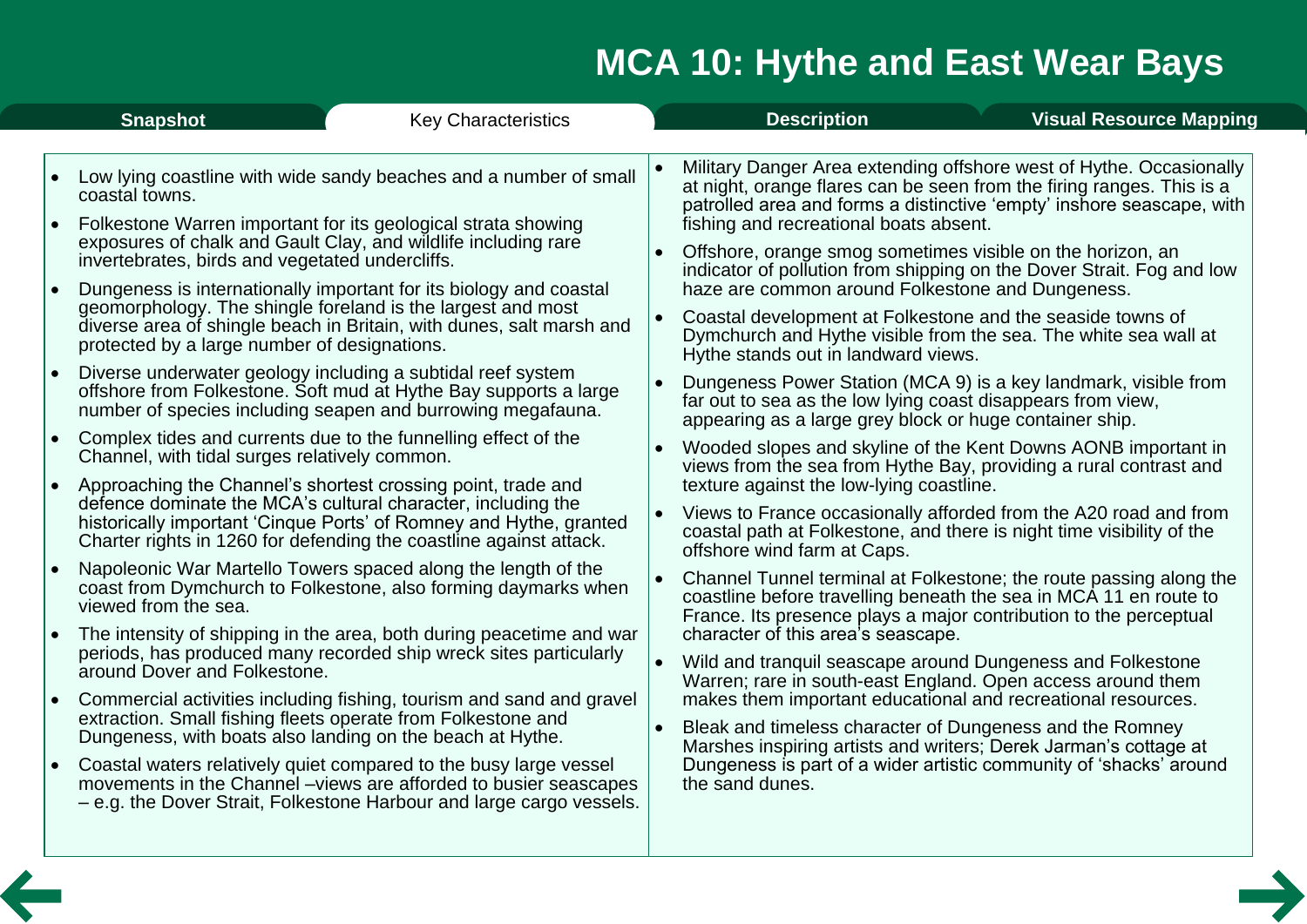<span id="page-3-0"></span>

| <b>Snapshot</b>                                                                                                                                     | <b>Key Characteristics</b>                                                                                                                                                                                                                                                                                                                                                                                                                       | Description                                                                                                                                                                                                                                                                                                                                                                                                                                                                            | <b>Visual Resource Mapping</b> |
|-----------------------------------------------------------------------------------------------------------------------------------------------------|--------------------------------------------------------------------------------------------------------------------------------------------------------------------------------------------------------------------------------------------------------------------------------------------------------------------------------------------------------------------------------------------------------------------------------------------------|----------------------------------------------------------------------------------------------------------------------------------------------------------------------------------------------------------------------------------------------------------------------------------------------------------------------------------------------------------------------------------------------------------------------------------------------------------------------------------------|--------------------------------|
| three headings, considering the 'Natural', 'Cultural / social' and                                                                                  | For ease of reference, the following description text is arranged under<br>'Aesthetic / perceptual' characteristics of the Marine Character Area. It<br>should be noted, however, that all of these aspects combine and<br>interact with each other to varying degrees to shape overall character.                                                                                                                                               | biodiversity and geology is reflected in a large number of designations<br>including SSSI. It is the largest cuspate foreland in Britain, and forms<br>the integral part of a system of barrier beaches that can be traced from<br>Fairlight to Hythe. It is formed predominantly of flint shingle, and it<br>supports a number of rare plant species including stinking Hawk's-<br>beard, invertebrates such as butterfly and migratory birds.                                        |                                |
| <b>Natural influences</b><br>The majority of the coastline of the MCA between Hythe and<br>cliffs of Dover begin, marking the transition to MCA 11. | Dungeness is a low lying bay of sand and shingle deposits overlaying<br>soft mud. The bay curves southwards towards the shingle foreland of<br>Dungeness. East of Folkestone at Folkestone Warren, geologically and<br>ecologically important cliffs of chalk and clay rise up behind East Wear<br>Bay. Where the chalk meets the coast at Eagle's Nest the iconic white                                                                         |                                                                                                                                                                                                                                                                                                                                                                                                                                                                                        |                                |
|                                                                                                                                                     | Folkestone Warren is important for its geology and wildlife including<br>rare invertebrates, fauna – especially on the vegetated undercliffs - and<br>birds, and is protected by designations. Of particular note are the                                                                                                                                                                                                                        | <b>Cliffs at Folkestone Warren</b>                                                                                                                                                                                                                                                                                                                                                                                                                                                     |                                |
| found here including the remains of turtles and pliosaurs.                                                                                          | geological strata where chalk overlies Gault Clay, showing excellent<br>representations of the Folkestone Beds. Well-preserved fossils are                                                                                                                                                                                                                                                                                                       | From the coast the land shelves gently, though water depth drops away<br>quickly at Folkestone and Dungeness, reaching 20m in less than 1km.<br>Tides and currents are relatively complex due to the funnelling effect of                                                                                                                                                                                                                                                              |                                |
| as well as distinctive colonies of seabirds including kittiwakes.                                                                                   | The soft Folkestone cliffs are extensively slumped and landslipped as a<br>result of the underlying clay, though coastal defences now limit the<br>removal of slumped material by the sea and have reduced the rate of<br>erosion. There is also an inter-tidal wave-cut platform where geological<br>strata are exposed. The chalk cliffs are important for biodiversity<br>including chalk grassland - now under a grazing management regime - | the Channel, and tidal surges are relatively common. Dungeness is a<br>tidal watershed point where the two tides - from the Channel and the<br>North Sea – meet. Tides here can be very large. The tidal range<br>increases eastwards due to the narrowing of the Channel towards the<br>Strait. There can be choppy water conditions as a result of the complex<br>underwater topography, or when hard westerly weather moves waves<br>from the Strait sometimes as far as Dungeness. |                                |

Dungeness is the RSPB's oldest nature reserve and its importance for

as well as distinctive colonies of seabirds including kittiwakes.

Generally, south-westerly tidal currents transport sediment eastwards,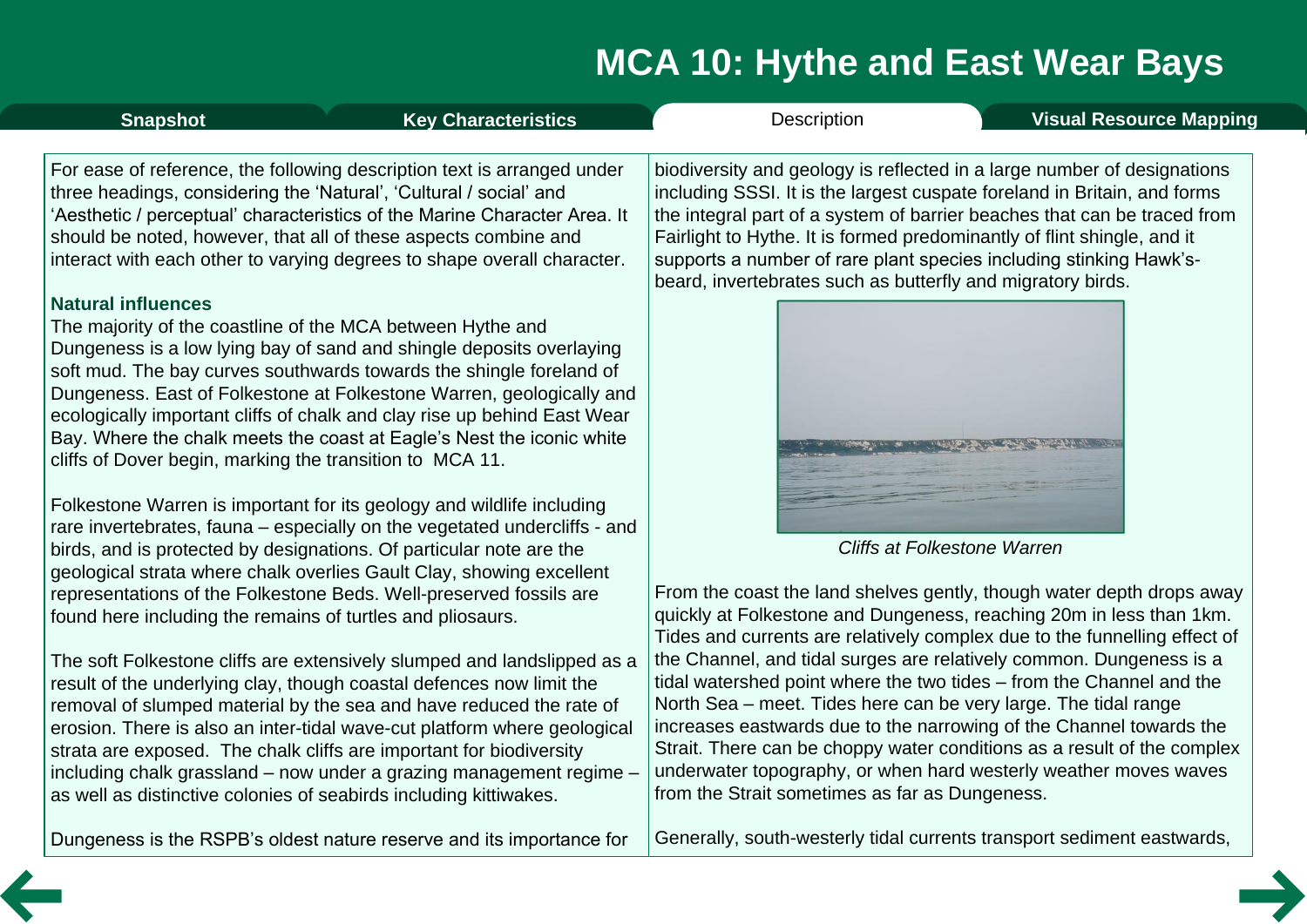| <b>Snapshot</b>                                | <b>Key Characteristics</b>                                                                                                                                                                                                                                                                                                                                                                                                                                                                                                                                                                                                                                                                                                                                                                                                                                              | <b>Description</b>                                                                                                                                                                                                                                                                                                                                                                                                                                                                                                                                                                                                                                                                                                                                                                                                            | <b>Visual Resource Mapping</b> |
|------------------------------------------------|-------------------------------------------------------------------------------------------------------------------------------------------------------------------------------------------------------------------------------------------------------------------------------------------------------------------------------------------------------------------------------------------------------------------------------------------------------------------------------------------------------------------------------------------------------------------------------------------------------------------------------------------------------------------------------------------------------------------------------------------------------------------------------------------------------------------------------------------------------------------------|-------------------------------------------------------------------------------------------------------------------------------------------------------------------------------------------------------------------------------------------------------------------------------------------------------------------------------------------------------------------------------------------------------------------------------------------------------------------------------------------------------------------------------------------------------------------------------------------------------------------------------------------------------------------------------------------------------------------------------------------------------------------------------------------------------------------------------|--------------------------------|
|                                                | although there is an important reversal at Dungeness where eddies<br>around the foreland cause accretion on the eastern side of Dungeness.<br>Supply of offshore sediment from further along the coast is reducing<br>due to coastal defences to reduce coastal erosion e.g. at Hastings.                                                                                                                                                                                                                                                                                                                                                                                                                                                                                                                                                                               | landform and the changing sea levels through time. The active dynamic<br>coastal processes are still ongoing and evolving. Historic land<br>reclamation at Romney Marshes has formed arable land and grazing<br>marsh.                                                                                                                                                                                                                                                                                                                                                                                                                                                                                                                                                                                                        |                                |
|                                                | Relative sea level is rising around this part of the coast at a faster rate<br>than anywhere else in the $UK$ – which has consequences for<br>development, coastal defences and coastal habitats. Recent coastal<br>sea defences have been constructed between Hythe and Folkestone,<br>comprising rock groynes, beach re-nourishment and a sea wall to<br>protect against erosion at the eastern end and flooding at the western<br>end as well as the sea wall at Dymchurch, visible in views from the sea.<br>The seabed is characterised by soft sediment which has a rich<br>biodiversity, with large numbers of species including spoonworm,<br>burrowing shrimps and molluscs. Future management of the Hythe Bay<br>area would potentially involve reduced trawling. Closer to Folkestone<br>the seabed is characterised by large depressions topped by exposed | <b>Cultural / social influences</b><br>The coast has a rich maritime history. The towns of Romney and Hythe<br>were historically important as 'Cinque Ports'. They supplied the King<br>with ships and crew, defending the coastline for a certain number of<br>days each year, defending the Sussex and Kent coast from attack and<br>in return they received privileges such as exemption from taxes, free<br>trading rights and the legal right to hold their own courts. The towns of<br>Lydd and Folkestone were later added to the Confederation of Cinque<br>Ports as supporting ports – 'limbs' of the original ports. The port at<br>Hythe has since silted up due to the sea receding over hundreds of<br>years. The historic harbour and town is now some half a mile inland of<br>the current coastline at Hythe. |                                |
| coral and sea squirts attached to rock ledges. | rock ledges and a gently sloping boulder-strewn platform. The diverse<br>sea bed supports rare marine habitats and species including sponges,                                                                                                                                                                                                                                                                                                                                                                                                                                                                                                                                                                                                                                                                                                                           | Martello Towers are another key feature of the coastline. There were<br>once over 100 Martello Towers built between the east coast in Suffolk<br>and the south coast at Sussex in the Napoleonic period to defend the<br>coast against possible invasion from France. Martello Towers survive at                                                                                                                                                                                                                                                                                                                                                                                                                                                                                                                              |                                |
|                                                | The sloping foreshore between Copt Point and Folkestone Warren has<br>varied intertidal habitats; the exposed greensand forms rock pools<br>important for faunal diversity including seaweed and locally rare algae.<br>Offshore, there is a unique subtidal reef system with a complex                                                                                                                                                                                                                                                                                                                                                                                                                                                                                                                                                                                 | Folkestone, Hythe and Dymchurch - this location having had a vital<br>strategic role, being so close to France. Martello Towers were also later<br>used to guard against smuggling.                                                                                                                                                                                                                                                                                                                                                                                                                                                                                                                                                                                                                                           |                                |
|                                                | geology, supporting rare marine biodiversity and rich fishing grounds.<br>The Greatstone dunes on the eastern side of Dungeness are a<br>relatively rare example of dunes in the south-east of England, and<br>contain many rare species and plants. The patterns of shingle ridges<br>which form Dungeness provide a historical record of the evolution of the                                                                                                                                                                                                                                                                                                                                                                                                                                                                                                         | There are a large number of wrecks in this MCA, demonstrating the<br>intensity of shipping in the area – both in peacetime and war – at the<br>shortest crossing point of the Channel. For example, the passenger<br>liner Pomerania which collided with another vessel on its journey<br>between New York and Hamburg in 1878, a World War I German                                                                                                                                                                                                                                                                                                                                                                                                                                                                          |                                |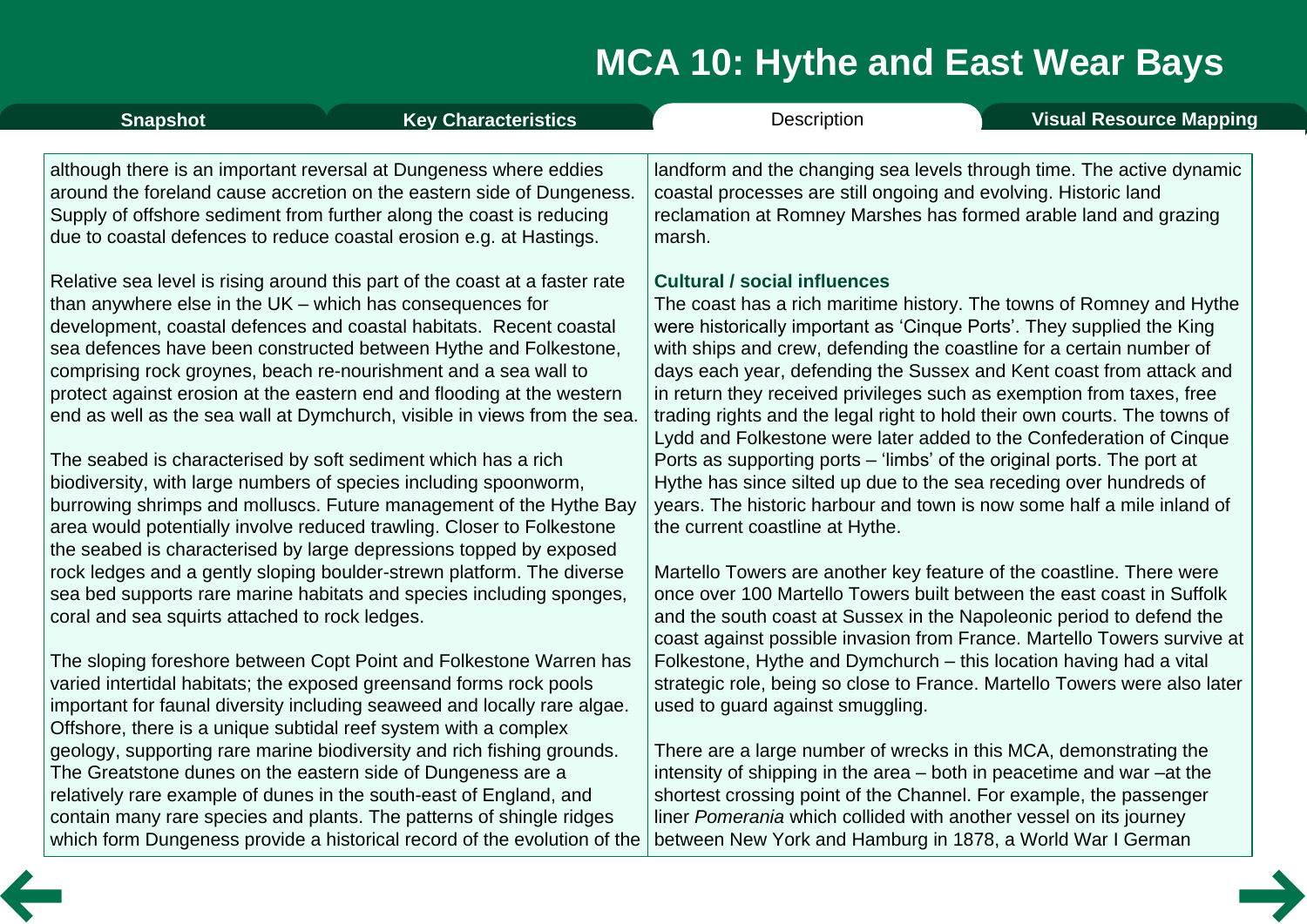| <b>Snapshot</b>                                                                                                                                                                                                                                                                                                                                                                                                                                                                                                                                                                                                                                                                                                                                  | <b>Key Characteristics</b>                                              | Description                                                                                                                                                                                                                                                                                                                                                                                                              | <b>Visual Resource Mapping</b>                                                                                                                    |  |
|--------------------------------------------------------------------------------------------------------------------------------------------------------------------------------------------------------------------------------------------------------------------------------------------------------------------------------------------------------------------------------------------------------------------------------------------------------------------------------------------------------------------------------------------------------------------------------------------------------------------------------------------------------------------------------------------------------------------------------------------------|-------------------------------------------------------------------------|--------------------------------------------------------------------------------------------------------------------------------------------------------------------------------------------------------------------------------------------------------------------------------------------------------------------------------------------------------------------------------------------------------------------------|---------------------------------------------------------------------------------------------------------------------------------------------------|--|
| submarine, and the HMS Brazen, which sank after German bomb<br>damage in 1940.<br>Other coastal heritage features include an Iron Age urnfield and Roman<br>Villa at East Wear Bay, sound mirrors used in the World War II near<br>Dungeness and the Battle of Britain memorial at Capel-le-Ferne.<br>Folkestone Warren has an important geological history as the testing<br>ground for many of the early geological principles such as using fossils<br>a means of correlating rock sections. The geology in the rocks has<br>been extensively studied, partially because of the fact that the railway<br>line was constructed across the rocks which are prone to land slipping.<br>The cliffs are now heavily supported by coastal defences. |                                                                         | fishing at Hythe and Dungeness.<br>The military danger area west of Hythe adjoins a relatively undeveloped<br>section of coastline in military use. A number of sub-marine cables<br>extend from Copt Point, crossing the Channel to make landfall at<br>Sangatte, west of Calais. The power station, black and white striped<br>lighthouse and airstrip at Dungeness are key features visible in views<br>from the sea. |                                                                                                                                                   |  |
|                                                                                                                                                                                                                                                                                                                                                                                                                                                                                                                                                                                                                                                                                                                                                  | Dymchurch beach and wall, with a Martello Tower to the right            | <b>Aesthetic and perceptual qualities</b><br>The key landmarks of the MCA are the Dungeness Nuclear Power                                                                                                                                                                                                                                                                                                                | PARTIES, ELIT<br>Fishing boats on the beach at Dungeness<br>Station and lighthouses at Dungeness point, and the chalk/ clay cliffs at             |  |
| and cargo port. Small fishing fleets operate from Folkestone and                                                                                                                                                                                                                                                                                                                                                                                                                                                                                                                                                                                                                                                                                 | There is a small harbour at Folkestone, previously operating as a ferry | Folkestone, as well as key views to the iconic white cliffs of Dover in                                                                                                                                                                                                                                                                                                                                                  | MCA 11. The power station stands out, visible from far out to sea as the<br>low lying coast disappears from view, appearing as a large grey block |  |

Dungeness, with boats also landing on the beach at Hythe and

Dungeness. Fishing includes trawling and fixed nets (e.g. sole, bass, turbot) as well as lobster potting, shellfish harvesting (primarily scallop dredging), whelking and crabs. There is also recreational angling and

low lying coast disappears from view, appearing as a large grey block or huge container ship, sometimes even appearing as separated from the rest of the land.

The coastline at Folkestone where the Kent Downs AONB meets the coast is part of the Dover – Folkestone Heritage Coast. The distinctive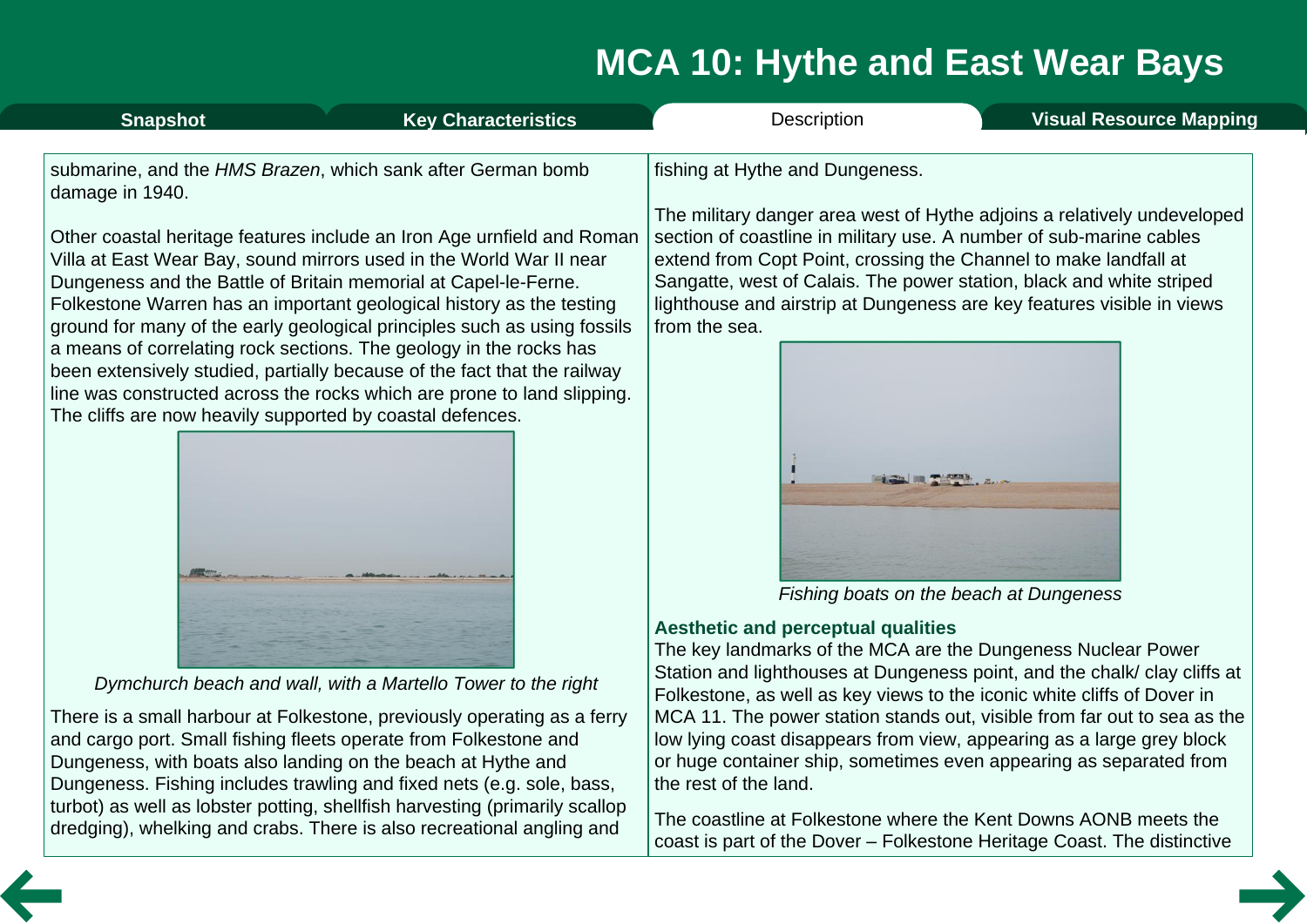| <b>Snapshot</b>                                            | <b>Key Characteristics</b>                                                                                                                                                                                                                                                                    | <b>Description</b>                                                                                                                                                                                                  | <b>Visual Resource Mapping</b> |
|------------------------------------------------------------|-----------------------------------------------------------------------------------------------------------------------------------------------------------------------------------------------------------------------------------------------------------------------------------------------|---------------------------------------------------------------------------------------------------------------------------------------------------------------------------------------------------------------------|--------------------------------|
| open views to sea.                                         | chalk/ Gault Clay soft cliffs transition to the famous white cliffs of Dover<br>in MCA 11. East Cliff & Warren Country Park is located here, and the<br>North Downs Way & Saxon Shore Way long distance route provides                                                                        |                                                                                                                                                                                                                     |                                |
| towards Dungeness, where the seascape has a more tranquil  | Occasionally there are views of France, which can be very clear, and<br>there is night time visibility of the offshore wind farm at Caps. Views of<br>ships making the short crossing across the Channel are frequent,<br>particularly from around Folkestone, though these are less frequent |                                                                                                                                                                                                                     |                                |
|                                                            | character. The wooded slopes and skyline of the AONB are important in<br>views from the sea, appearing behind the sandy/shingle beaches of                                                                                                                                                    | Wooded slopes behind the beach at Hythe                                                                                                                                                                             |                                |
| provides a flat backdrop to the shingle bars of Dungeness. | Hythe Bay. At the southern end of the MCA, the Romney Marshes                                                                                                                                                                                                                                 | There is open access across much of Dungeness and the cliffs at<br>Folkestone Warren which have access to the cliff base. Here, the area<br>retains a rare feeling of wilderness in south-east England and exposure |                                |

the west using Lydd Airport.

Dungeness is reputed to be the largest area of shingle in Europe, and the UK's only official desert. It has a remote, wild character, and is sometimes described as 'the sixth continent'. The dynamic coastline has a feeling of constant evolution, exposure and submission to nature's elements. The cliffs at Folkestone are also changing as a result of erosion and landslip. The rate of erosion has reduced as a result of coastal defences, though erosion still continues.

The juxtaposition of industrial man-made elements with the land and sea is also a key feature of the MCA. For instance the power station at Dungeness, gravel extraction, military uses and urban development at Folkestone are in close proximity to fragile and rare habitats and geological features including the shingle beach and dunes of Dungeness and the distinctive soft, eroding cliffs of Folkestone Warren. At Hythe and Dymchurch the stark white sea walls stand out in views from the sea behind the beaches.

Atmospheric conditions are changeable here, partly as a result of weather sweeping in from the North Sea. The meeting of the tides at Dungeness can create worse than average visibility and uneasy seas. There is sometimes an orange haze visible on the horizon as a result of sulphurous emissions from shipping –making the air thick and brown.

to the elements. This is interrupted intermittently by overflying aircraft in

The bleak and timeless character of Dungeness and the Romney Marshes has drawn in artists and writers, for example Derek Jarman's cottage and garden at Dungeness is part of a wider artistic community of 'shacks' on the shingle. The famous painting 'Landing of the Belgian Refugees' by Fredo Franzoni – a renowed artist from Belgium and himself one of the refugees - depicts the moment in 1914 where 64,000 Belgians fleeing the German invasion at the start of World War I, sought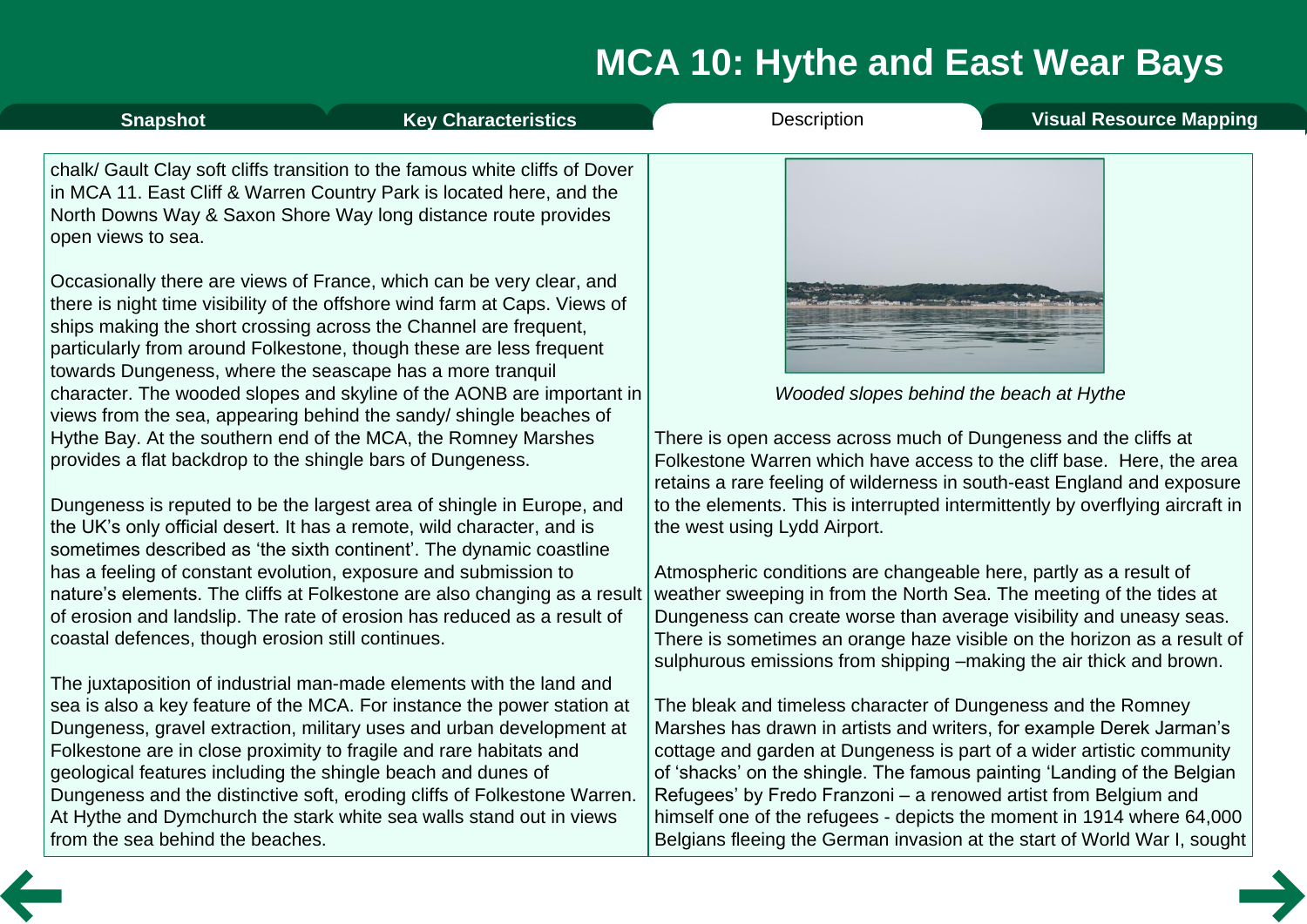<span id="page-7-0"></span>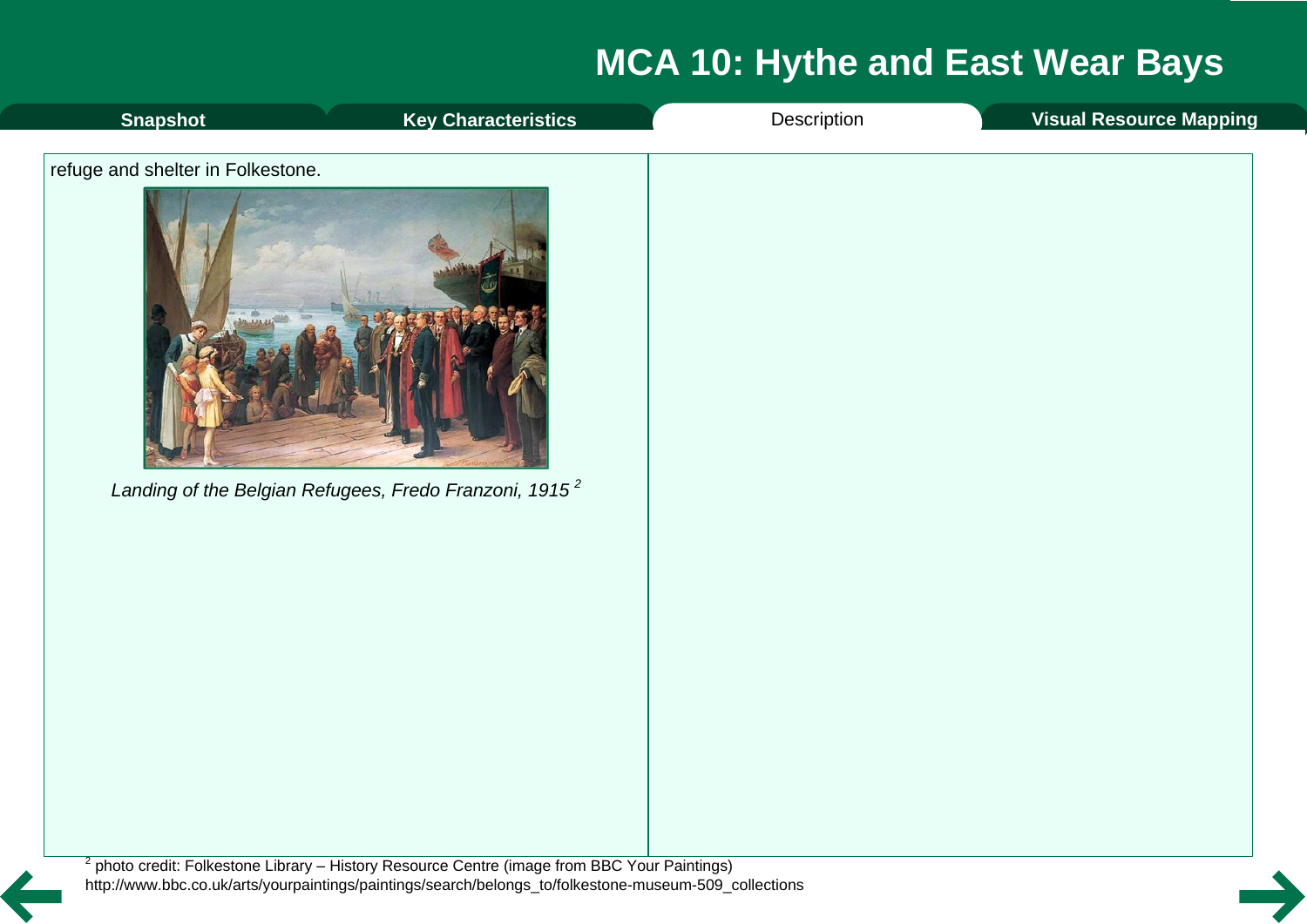<span id="page-8-0"></span>

© Crown copyright and database right 2013. All rights reserved. Permission Number Defra 012012.003. Contains Ordnance Survey Licence No. 1 to 20<sup>21</sup> to 40<sup>41</sup> to 60<sup>61</sup> to 80<sup>81</sup> to 80<sup>81</sup> to 80<sup>81</sup> to [10](#page-7-0)0<br>© Crown copyright and database right 2013. All rights reserved. Permission Number Defra 012012.003. Contain<br>100049981 and UK Hydrographic Office data. ©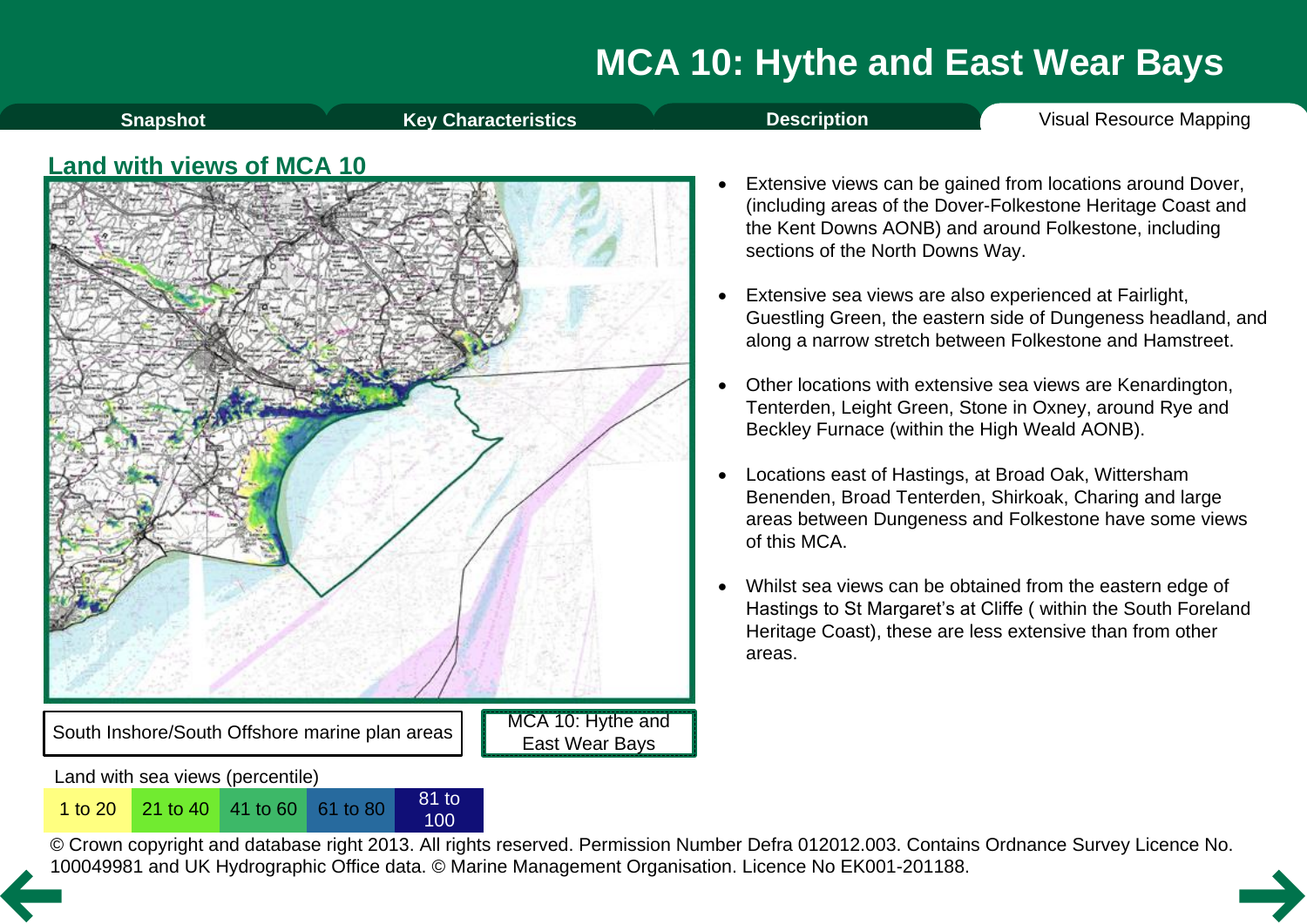<span id="page-9-0"></span>![](_page_9_Figure_1.jpeg)

### **Visibility of sea from land**

Relative visibility of the sea surface from viewers on land

![](_page_9_Figure_4.jpeg)

0-1km from the High Water Mark 1-5km from the High Water Mark

![](_page_9_Figure_6.jpeg)

| South Inshore/South Offshore marine plan areas |            |                                          |  |  |                  |
|------------------------------------------------|------------|------------------------------------------|--|--|------------------|
| MCA 10: Hythe and East<br>Location of viewers  |            |                                          |  |  |                  |
| Visibility of sea from land (percentile)       |            |                                          |  |  |                  |
|                                                |            | 1 to 10   11 to 20   21 to 30   31 to 40 |  |  | 41 to 50         |
|                                                | $51$ to 60 | 61 to 70 71 to 80 81 to 90               |  |  | $91$ to<br>1 A A |

100

![](_page_9_Figure_9.jpeg)

![](_page_9_Figure_11.jpeg)

5-10km from the High Water Mark 10-20km from the High Water Mark

© Crown copyright and database right 2013. All rights reserved. Contains Ordnance Survey Licence No. 100049981 and UK Hydrographic Office [da](#page-8-0)ta. © Marine Management Organisation. License No. EK001-201188.